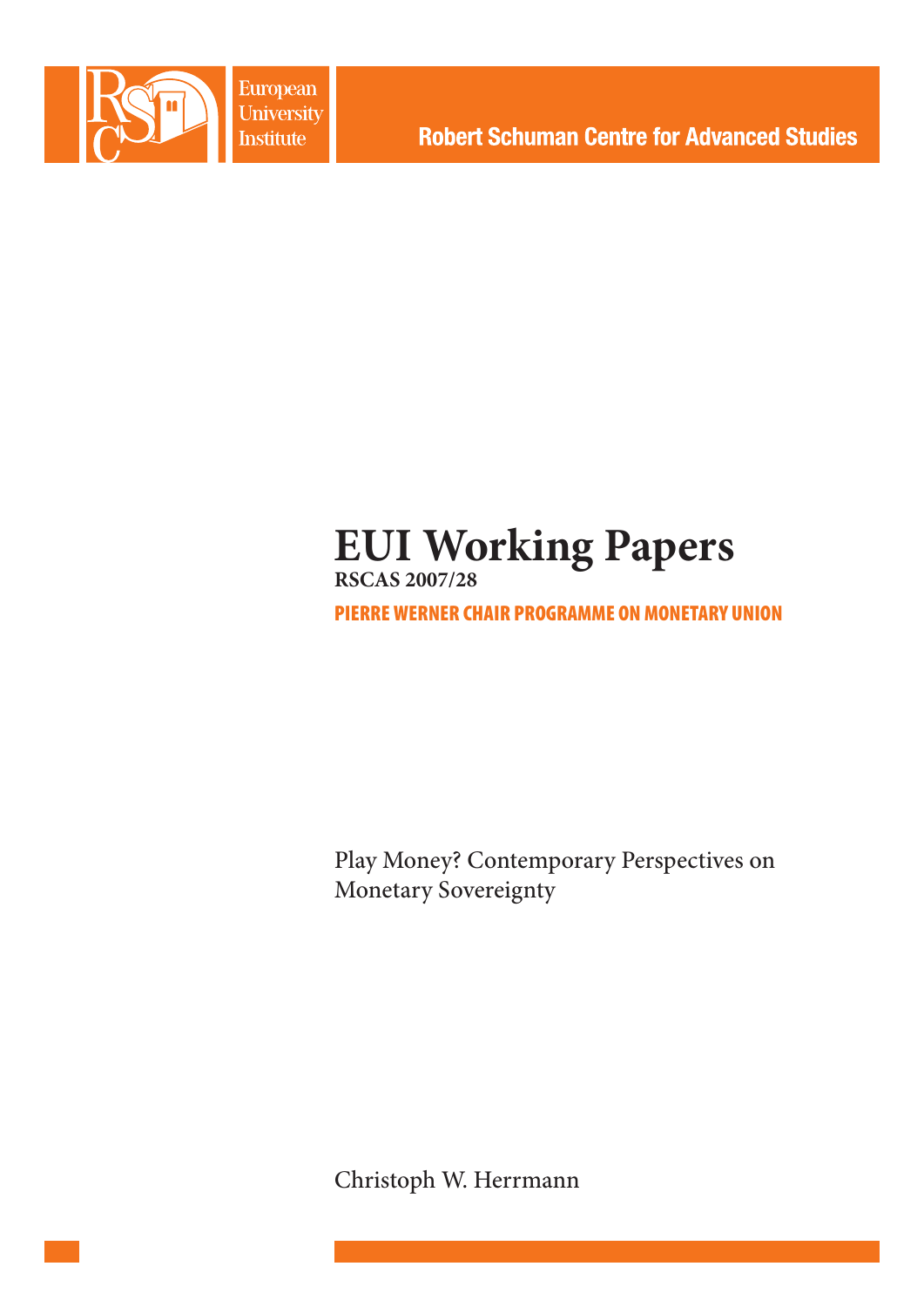# **EUROPEAN UNIVERSITY INSTITUTE, FLORENCE ROBERT SCHUMAN CENTRE FOR ADVANCED STUDIES PIERRE WERNER CHAIR PROGRAMME ON MONETARY UNION**

*Play Money? Contemporary Perspectives on Monetary Sovereignty* 

**CHRISTOPH W. HERRMANN**

EUI Working Paper **RSCAS** 2007/28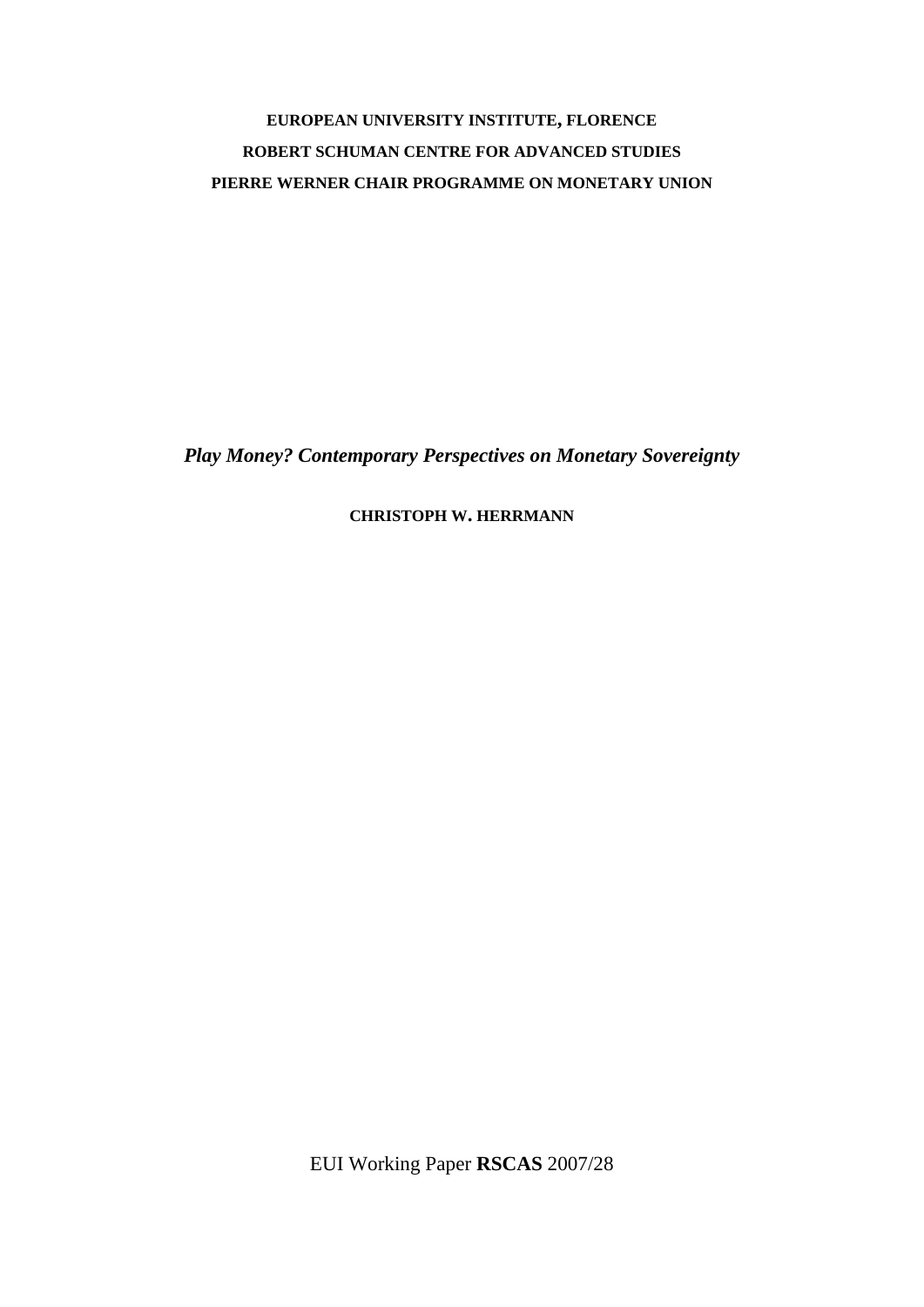This text may be downloaded only for personal research purposes. Additional reproduction for other purposes, whether in hard copies or electronically, requires the consent of the author(s), editor(s). Requests should be addressed directly to the author(s).

If cited or quoted, reference should be made to the full name of the author(s), editor(s), the title, the working paper, or other series, the year and the publisher.

The author(s)/editor(s) should inform the Robert Schuman Centre for Advanced Studies at the EUI if the paper will be published elsewhere and also take responsibility for any consequential obligation(s).

ISSN 1028-3625

© 2007 Christoph W. Herrmann

Printed in Italy in Novembre 2007 European University Institute Badia Fiesolana I – 50014 San Domenico di Fiesole (FI) Italy [http://www.eui.eu/RSCAS/Publications/](http://www.eui.eu/RSCAS/Publications)  <http://cadmus.eui.eu>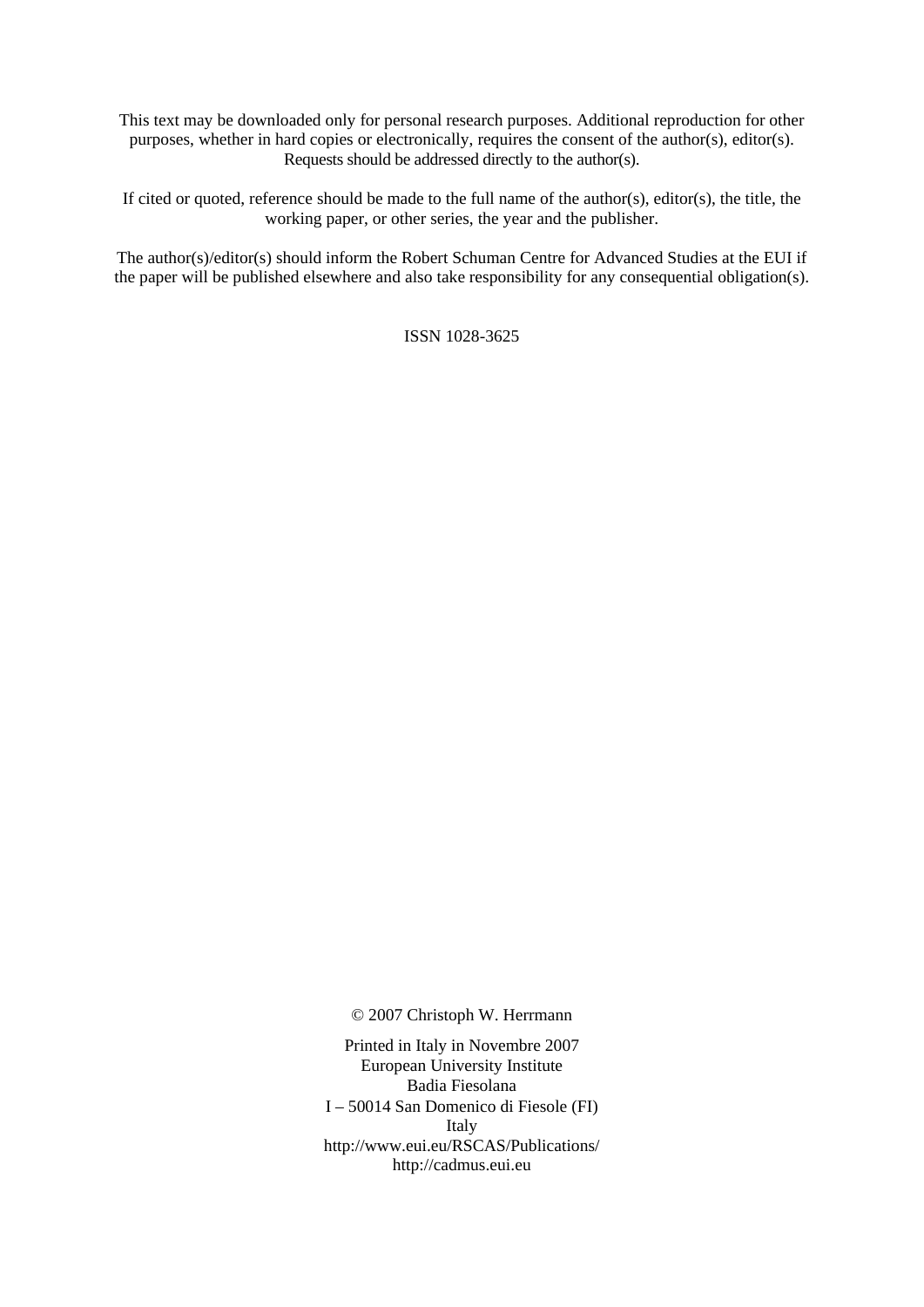# **Robert Schuman Centre for Advanced Studies**

The Robert Schuman Centre for Advanced Studies (RSCAS), directed by Stefano Bartolini since September 2006, is home to a large post-doctoral programme. Created in 1992, it aims to develop inter-disciplinary and comparative research and to promote work on the major issues facing the process of integration and European society.

The Centre hosts major research programmes and projects, and a range of working groups and ad hoc initiatives. The research agenda is organised around a set of core themes and is continuously evolving, reflecting the changing agenda of European integration and the expanding membership of the European Union.

Details of this and the other research of the Centre can be found on: [www.eui.eu/RSCAS/Research/](http://www.eui.eu/RSCAS/Research)

Research publications take the form of Working Papers, Policy Papers, Distinguished Lectures and books. Most of these are also available on the RSCAS website: [www.eui.eu/RSCAS/Publications/](http://www.eui.eu/RSCAS/Publications)

The EUI and the RSCAS are not responsible for the opinion expressed by the author(s).

# **Pierre Werner Chair Programme on Monetary Union**

The Pierre Werner Chair Programme on Monetary Union, named in memory of Pierre Werner, one of the architects of economic and monetary union, is funded through the generosity of the Luxembourg Government. The principal focus of the programme is economic policy and the political economy of European monetary integration. The programme aims at identifying policy priorities consistent with the new European economic constitution, as well as the factors that can foster economic growth and prosperity in a stable macroeconomic environment at both regional and global levels.

*For further information:*  Pierre Werner Chair Programme on Monetary Union Robert Schuman Centre for Advanced Studies European University Institute Via delle Fontanelle, 19 I - 50014 San Domenico di Fiesole, Italy E-mail: [pwcprog@eui.eu](mailto:pwcprog@eui.eu) 

[www.eui.eu/RSCAS/Research/Economy/](http://www.eui.eu/RSCAS/Research/Economy)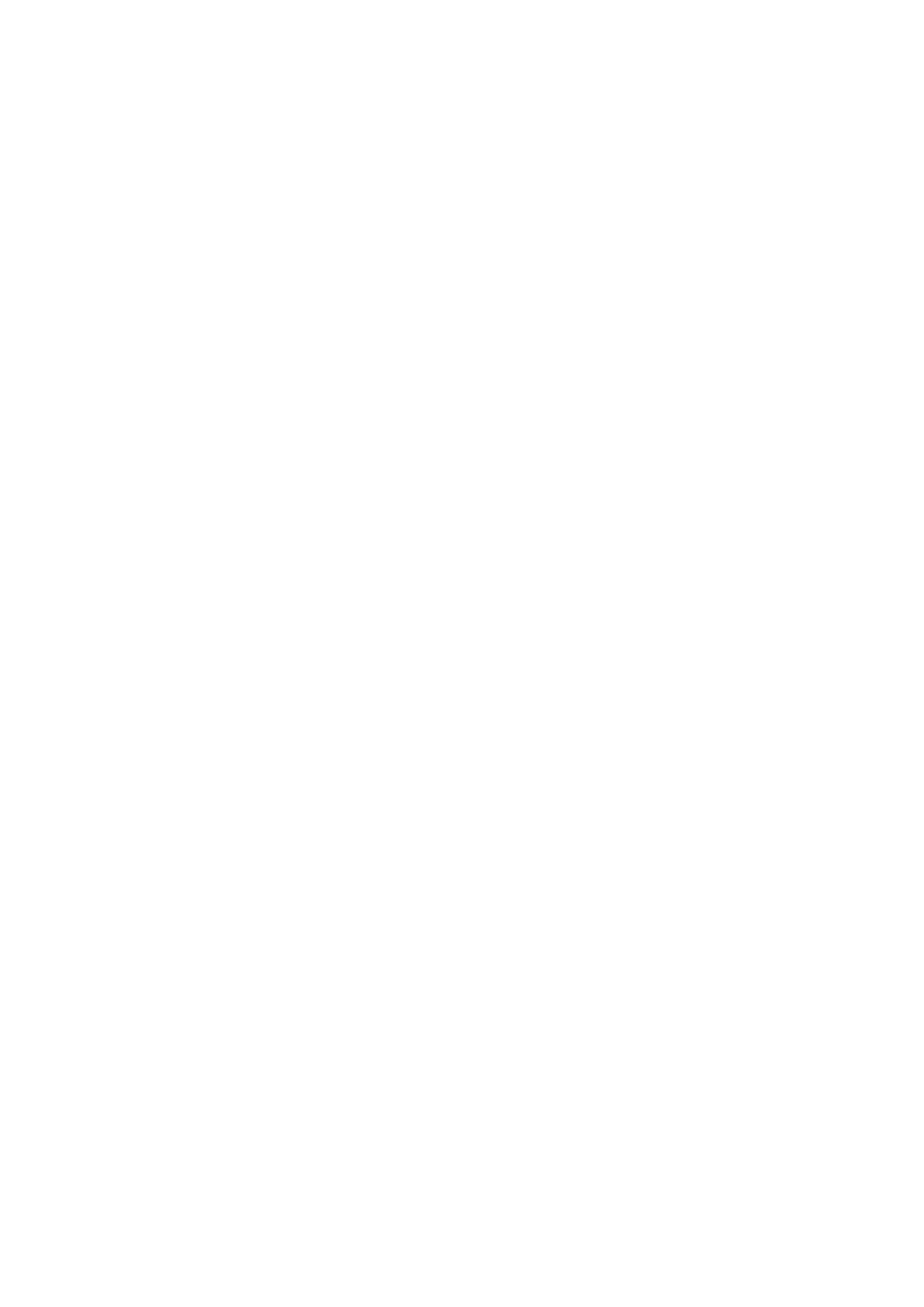# **Abstract**

Money has always been a difficult and complex concept and the views about what money actually is could hardly be more diverse. This is all the more true in the times of completely manipulated irredeemable paper currencies, the functioning of which is based almost completely on the extent to which people believe in its trustworthiness. The final abolition of Gold as a universal standard of currencies in the early 1970s at first glance seems to have strengthened the grip of governments on money. Nevertheless, it is often argued that 'national currencies' are under threat. According to this view, 'monetary sovereignty' is waning, as is sovereignty as a whole. The present paper takes a different view. It argues that 'monetary sovereignty' understood as a legal concept remains intact and is not even significantly limited by obligations under public international law. This leaves governments significant leeway in taking decisions regarding the setup of their monetary regime ('sovereignty games') and empirical evidence shows the large number of different options that are actually chosen.

# **Keywords**

Sovereignty, Monetary Sovereignty, International Monetary Relations, Monetary Policy, Money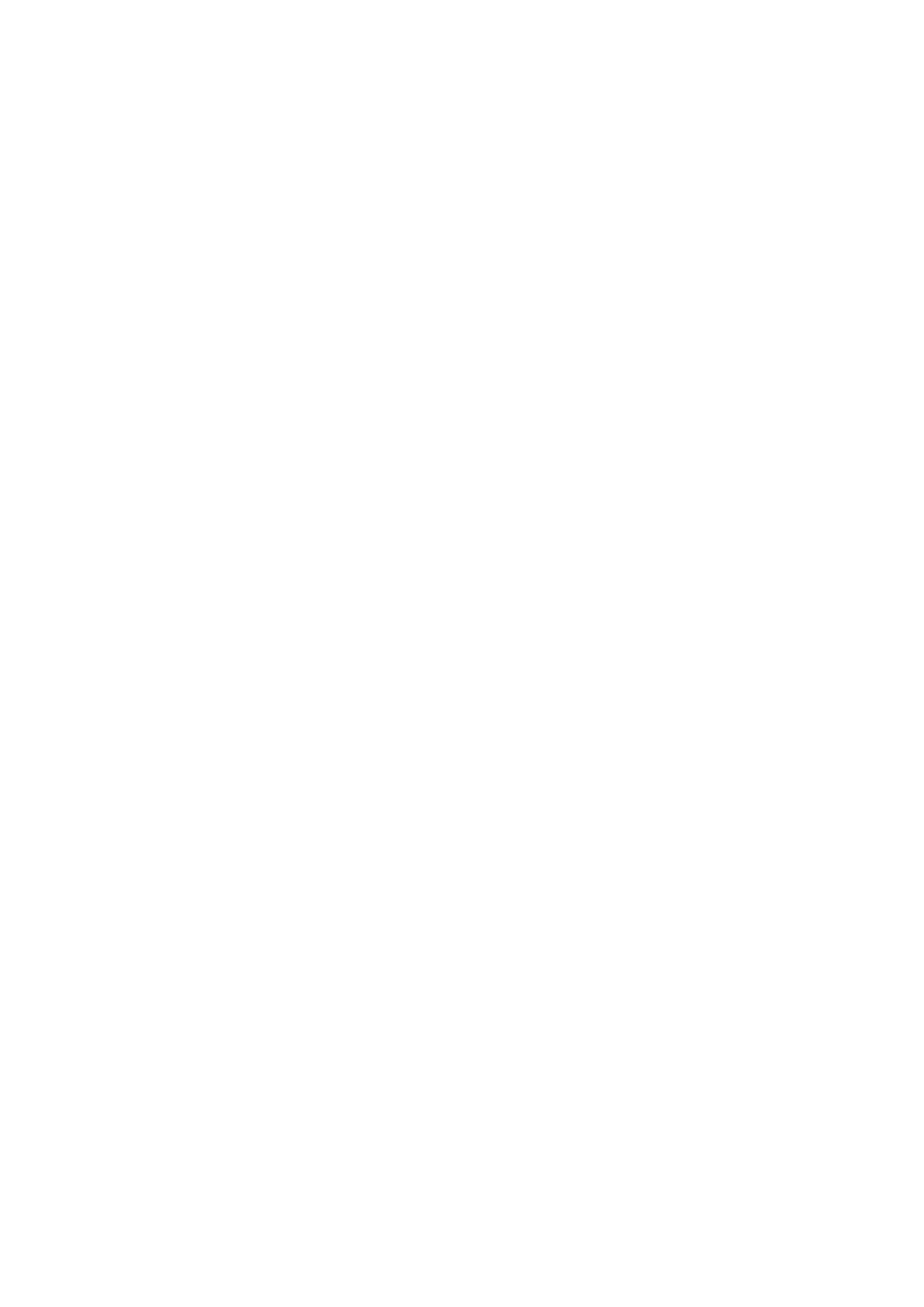## **Introduction**<sup>∗</sup>

The more books one reads on money, the more one gets confused and frustrated about one's incapacity to grasp the very essence, the idea of what constitutes money. Yet one can derive at least some comfort from the fact that even Nobel Prize laureate economists such as *John Maynard Keynes* or famous bankers such as *Baron Rothschild* – almost coquettishly – admitted to know only two or three people who actually understood money, but unfortunately disagreed about its nature.<sup>1</sup> Rephrasing another quote of unknown origin slightly, one could say that there are three roads to madness: love, ambition and the study of money.<sup>2</sup> I am still undecided whether me being a lawyer by training – and therefore allegedly equipped with a natural confusion about numbers<sup>3</sup> – will make me go down that road even faster or rather slower.

The disagreement as to the nature of money is not restricted to the different disciplines that deal with money: Economics, Law, Sociology, Political Science (and even Geography<sup>4</sup>), but also manifests itself within the economic discipline itself.<sup>5</sup> To some extent, the difference in thinking about money reflects the diverse interests the disciplines have in the subject and is of no relevance to the others: Economists do not necessarily have to take into account in their treatment of monetary theory that money is a symbolic medium and a pre-condition of modern detached life-style from a sociological point of view.<sup>6</sup> Nor does a lawyer always have to consider what is used in practice as money when he has to answer the question as to the legal tender of a given country.<sup>7</sup> However, thinking about monetary sovereignty means thinking about the nature of a relationship between the State, the individual and the economy.

According to the still important 'State Theory of Money', formulated in 1905 by *G. F. Knapp*, money is 'a creature of law<sup>3</sup>, law being identified with the modern state. The key argument of this theory is the existence of debt. The State provides its power of enforcement of contractual debts, but defines what serves as satisfaction of the debt through the definition of legal tender. This definition is always a historic one, based on a recurrent link to the former currency in which old debt may have been denominated.<sup>9</sup>

-

<sup>∗</sup> Dr. jur. Christoph W. Herrmann, LL.M. European Law, Wirtschaftsjurist (Univ. Bayreuth) is Assistant Professor for European and International Economic Law at the University of Munich. At the time of writing, he was Jean-Monnet-Fellow at the Robert-Schuman-Centre for Advanced Studies of the European University Institute, Florence. Email: christoph.[herrmann@eui.eu.](mailto:herrmann@eui.eu) The paper was delivered at a conference on 'Sovereignty Games' in Copenhagen, 28 March 2007.

<sup>1</sup> Quoted by Ingham (ed.), *Concepts of Money* (Cheltenham 2005), p. xi.

<sup>2</sup> Quoted in Chown, *A History of Monetary Unions* (London 2003), p. 5 with regard to Bimetallism. See also *Marx's*  reference to a statement made by Gladstone in a parliamentary debate on Peel's Bank Act of 1844, who observed that 'not even love has turned more men into fools than has meditation on the nature of money' (Marx, *A Contribution to a Critique of Political Economy* [Moscow 1970], p. 64).

<sup>3</sup> According to a common mistranslation of the principle *iudex non calculat*, lawyers are not able to calculate. The original meaning was that arguments, evidence and witnesses are not simply counted, but considered according to their merits.

<sup>4</sup> For a geographical approach to the study of money see Cohen, 'The new geography of money' in Gilbert/Helleiner (eds.), *Nation-States and Money* (London 1999), p. 121 with further references.

<sup>5</sup> For an account of the different positions see Ingham, *The Nature of Money* (Cambridge 2004) and Ingham (ed.), *Concepts of Money* (Cheltenham 2005); Proctor, *Mann on the Legal Aspect of Money*, 6th Ed. (Oxford 2005), pp. 5 *et seq*.

<sup>6</sup> For sociological perspectives on money see Simmel, *Philosophie des Geldes*, 5th Ed. (Munich 1930); Ingham, *The Nature of Money* (Cambridge 2004), pp. 59 et seq.; Zelizer, *The Social Meaning of Money* (New York 1994).

<sup>7</sup> For a legal definition of money see Proctor, *Mann on the Legal Aspect of Money*, 6<sup>th</sup> Ed. (Oxford 2005), pp. 5 et seq.

<sup>8</sup> Knapp, *Staatliche Theorie des Geldes*, 4<sup>th</sup> Ed. (Munich 1923), p. 1: "Geld ist ein Geschöpf der Rechtsordnung."

<sup>9</sup> *Ibid*., pp. 9 et seq.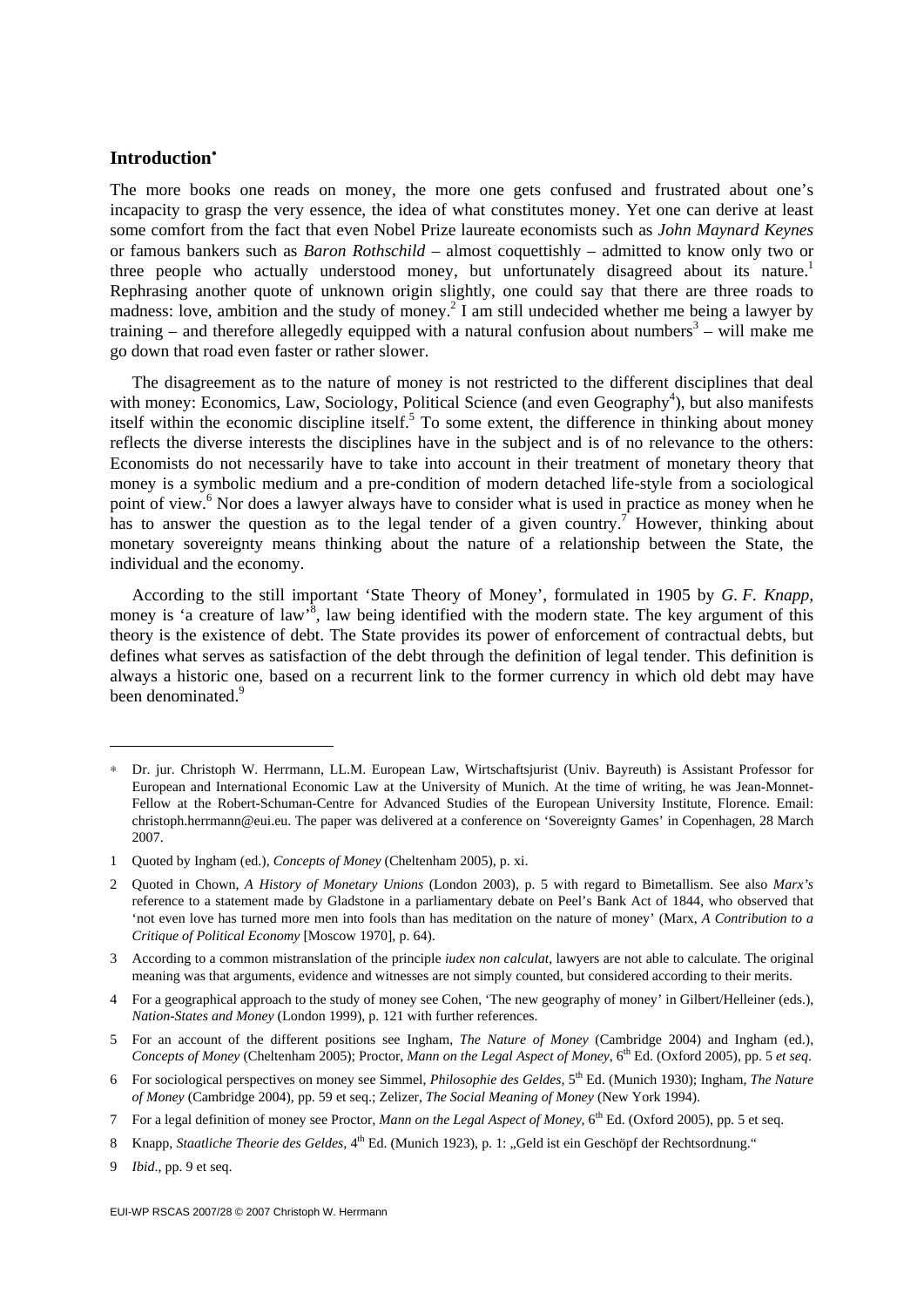However, this legalistic understanding of money is widely rejected in economic circles, who tend to define money in a functional way ('*money is what money does*') and emphasise the actual acceptance as payment by economic entities as being decisive for something to become money. According to this view, money bears the functions of unit of account, means of exchange, standard of deferred payments and store of value. An item that fulfils all these functions will normally be considered by economists as 'money' with the medium of exchange function given supreme importance by mainstream economists (the so-called commodity theory of money).<sup>10</sup> This view may have been correct in the past, i.e. from early ancient times until the beginning of the  $20<sup>th</sup>$  Century. In those times the money stuff were predominantly precious metals (or banknotes and state-issued paper currencies convertible into metal), and accordingly the acceptance of money was based on the appreciation the money stuff itself enjoyed as a commodity.

However, things have changed. Change began more or less one and a half centuries ago with the development of true non-redeemable paper currencies and found its ultimate completion with the break-down of the Bretton Woods System in 1971, when the remaining indirect link between all currencies and gold was given up. It is obvious that in our times money cannot simply be –as it had been widely believed over thousands of years– the most fungible commodity available anymore, even though this may have been the historical origin of money. It would contravene the ordinary meaning of the word 'commodity' to use it for money which is made of a substance that has no practical use whatsoever, or at least no real value which comes even close to the exchange value it normally embodies.<sup>11</sup> It holds even truer for book money which nowadays may be transferred electronically and has no bodily existence at all or for E-Money<sup>12</sup> or virtual currencies such as the Linden Dollars used in the virtual world of Second Life.

Hence, the nature of money must be something different. As *Georg Simmel* has correctly pointed out in his *Philosophy of Money* (1900), money rests upon the trust of individuals who accept it as payment only because they believe that other individuals will accept it in their turn in the future.<sup>13</sup> The very core of this societal relationship is that of credit. According to that view, money embodies a negotiable claim upon society to receive goods and services of real value in the future in return for it. It certifies that its owner has made a real contribution to the economy for which he has received only the money stuff and no real goods or services. This view does neither contradict the functions ascribed to money by economic monetary theory –*Schumpeter* developed a very similar position later in his writings on the nature of money<sup>14</sup> and the credit theory of money, on which these thoughts were based, dates back to *John Law's* writings at the beginning of the  $18<sup>th</sup>$  century<sup>15</sup>– nor does it necessarily conflict with the State theory of money. Claims may very well be traded as commodities and trust in social and legal institutions has an extremely close relationship with the State and the law. It is a necessary sociological precondition of all legal institutions and of community as such. The importance of 'credibility' of monetary policy and the need for a 'culture of stability' are nowadays also widely accepted among monetary economists; hence the persistent call for independent central banks.

It has been purported in academic writings that the two defining features of 'national currencies', i.e. their distinctness and exclusivity in a given territory, are under threat by different trends:

-

<sup>10</sup> For an account of this 'mainstream' economic view see Ingham, *The Nature of Money* (Cambridge 2004), pp. 15 et seq.

<sup>11</sup> The practical value of paper money is probably exhaustively described by the following usages: sniffing cocaine through it, accelerating a fire with it, using it as wallpaper or toilet paper.

<sup>12</sup> For a definition of Electronic Money in European Law see Directive 2000/46/EC of the European Parliament and of the Council of 18 September 2000 on the taking up, pursuit of and prudential supervision of the business of electronic money institutions, OJ 2000 No. L 271/39.

<sup>13</sup> Simmel, *Philosophie des Geldes*, 5th Ed. (Munich 1930), p. 162.

<sup>14</sup> Schumpeter, 'Das Sozialprodukt und die Rechenpfennige. Glossen und Beiträge zur Geldtheorie' *Archiv für Sozialwissenschaft* 44 (1917), pp. 627 – 715; Schumpeter, *Das Wesen des Geldes* (Göttingen [1930] 1970)

<sup>15</sup> Cf. Schumpeter, *History of Economic Analysis* (London 1954), pp. 321 et seq.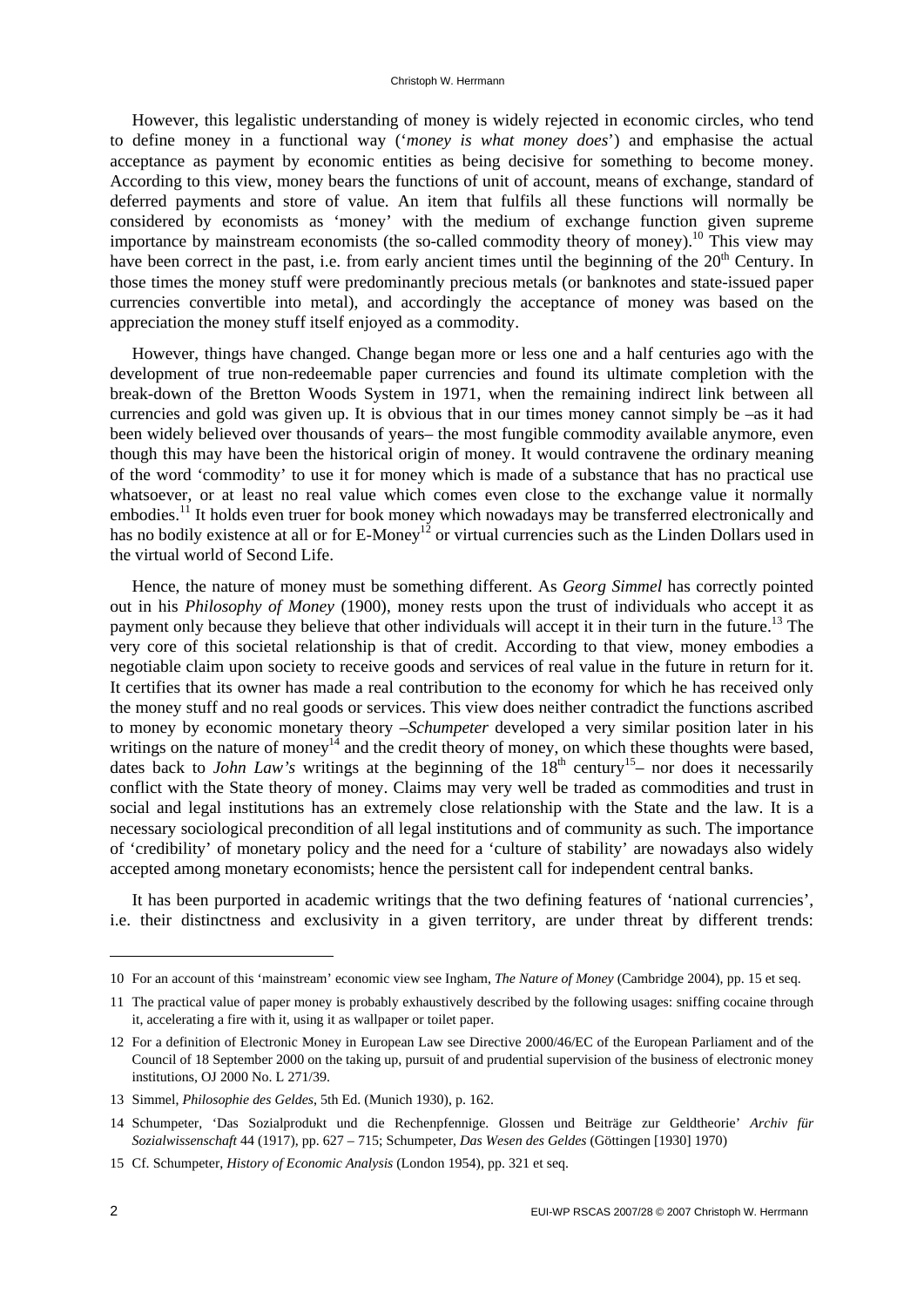denationalization, regionalization and virtualization of money.16 In the following we will try to tackle the question what monetary sovereignty is and what use States make of it at the beginning of the  $21<sup>st</sup>$  century.

#### **Monetary Sovereignty in Public International Law**

The power over money has persistently been regarded as one of the core elements of statehood since the development of the notion of 'sovereignty' by *Jean Bodin*. 17 The emergence of national currencies as such, i.e. money that is distinct and exclusive to the territory of a State, is seen as closely related to the formation of Nation States in modern times<sup>18</sup> and the use of the respective legal tender has often been coerced by authorities upon citizens.<sup>19</sup> Money is considered a symbol of national independence as well as integration and identity. However, national money is not always appreciated. In the words of John Stuart Mill:

So much of barbarism still remains in the transactions of the most civilized nations, that almost all independent countries choose to assert their nationality by having, to their own inconvenience and that of their neighbours, a peculiar currency of their own.<sup>2</sup>

The presumption that an independent State would normally also have its own currency is also implied in the Statute of the International Monetary Fund. At its conclusion in 1944 it seemed rather unrealistic that an independent country could opt for not having a currency of its own.<sup>21</sup>

Sometimes, the relationship between a Nation and its money can have almost obsessive, even erotic traits, as may e.g. be the case with us Germans and the British. Calls for a 'Denationalization of Money<sup>22</sup> have therefore –leaving aside the amazing introduction of the Euro– neither been very frequent nor have they gained a great deal of support. Even liberal economists, e.g. the ordo-liberal Freiburger School of *Walter Eucken* and *Franz Böhm*, tend to take the State monopoly over money for granted or at least accept it.

Public International Law reflects this general acceptance of the State power over money. According to an often quoted decision of the Permanent Court of International Justice in 1929,

is [it] indeed a generally accepted principle of public international law that a State is entitled to regulate its own currency.<sup>23</sup>

The key legal consequence derived from this *ius cudendae monetae* is that the definition of a State's currency to which a reference may be made in contracts, is solely described by the law of that State, the *lex monetae*. That means that national courts have to respect measures taken by other States in exercise of their monetary sovereignty.<sup>24</sup> It becomes relevant first and foremost in cases of a

<sup>16</sup> Cf. Gilbert/Helleiner (eds.), Nation-states and money : the past, present and future of national currencies (New York 1999).

<sup>17</sup> Bodin, *Les six livres de la République* (1583), Chapter X, p. 211 (223).

<sup>18</sup> Helleiner, *The making of national money : territorial currencies in historical perspective* (Ithaca 2003).

<sup>19</sup> Simmel, *Philosophie des Geldes*, 5th Ed. (Munich 1930), p. 173.

<sup>20</sup> Mill, *Principles of Political Economy* (London 1848 (1909)), p. 615.

<sup>21</sup> See Gianviti, 'Use of a Foreign Currency Under the IMF's Articles of Agreement' in IMF (ed.), *Current Developments in Monetary and Financial Law*, Vol. 3 (Washington 2005), p. 817 et seq.

<sup>22</sup> Hayek, *Entnationalisierung des Geldes* (Tuebingen 1977).

<sup>23</sup> PCIJ, *Case Concerning the Payment of Various Serbian Loans Issued in France*, Urteil vom 12. Juli 1929, Series A, Nos. 20/1, p. 44.

<sup>24</sup> Proctor, *Mann on the Legal Aspect of Money*, 6<sup>th</sup> Ed. (Oxford 2005), pp. 331 et seq. and pp. 499 et seq.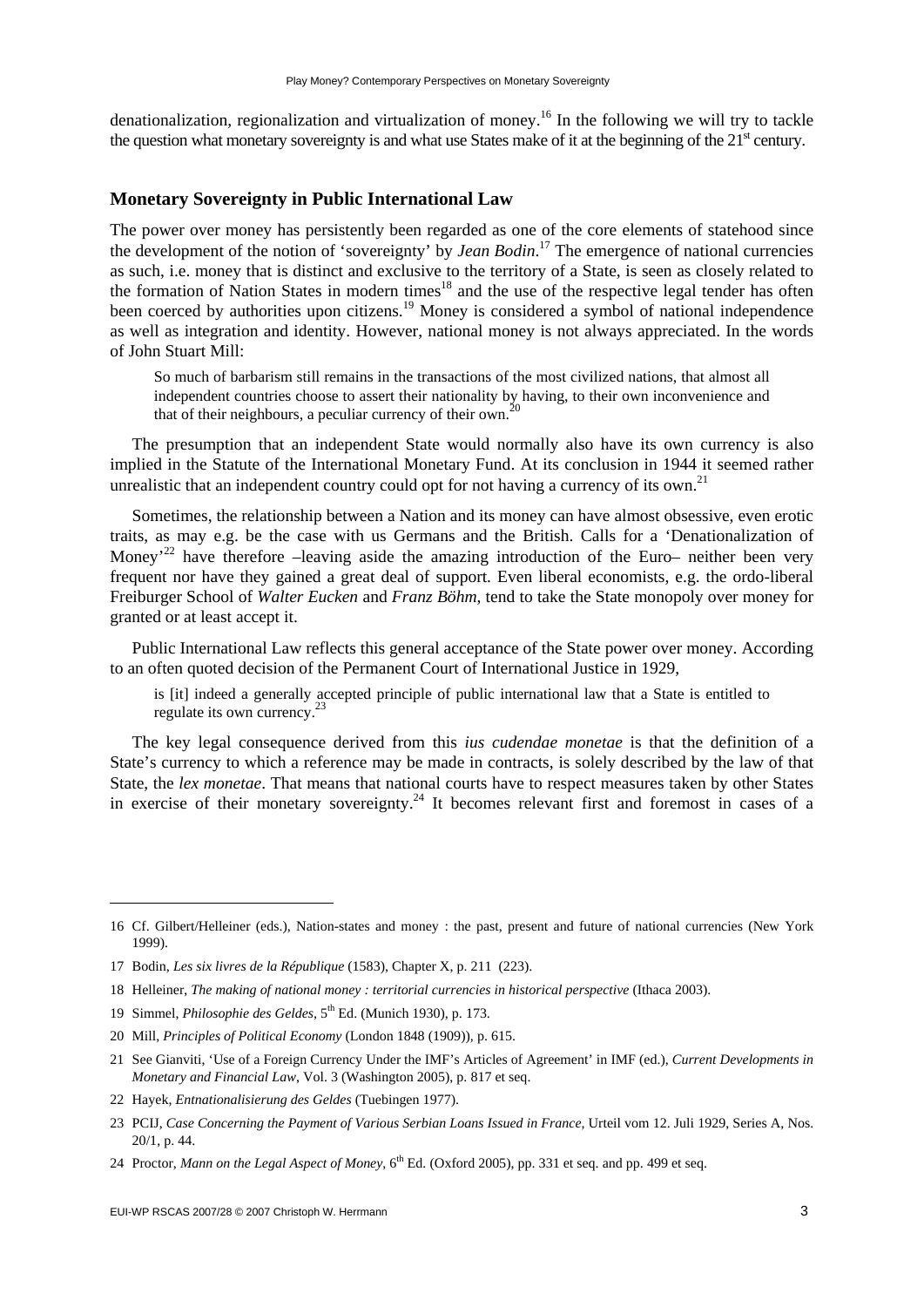currency reform or reconstruction such as the introduction of the Euro.<sup>25</sup> Furthermore, given the lack of specific treaty obligations, there will normally be no basis for a legal challenge of another State's measures to organise its monetary system or of its conduct of monetary policy as long as this does not interfere with the monetary sovereignty of another State, e.g. by State-controlled counterfeiting of foreign currency.26

# **Elements of Monetary Sovereignty**

Monetary sovereignty encompasses a number of sovereign rights as well as policy tools.<sup>27</sup> Internally, the State is free to define its unit of account, to issue banknotes and coins and to declare them legal tender, to impose criminal sanctions on counterfeiting, to prohibit the use of other currencies inside its territory, to regulate the money supply and the banking system and to determine and change the value of its currency.

Given its impact on the effective demand for a currency, one should also consider the definition of the means of payment for taxes and state debts as forming part of the monetary sovereignty of a State.<sup>28</sup> With regard to the external dimension of their currency, States may decide to impose exchange restrictions and controls on the flow of capital and payments, opt for a floating or fixed exchange-rate regime and define the exchange-rate vis-à-vis other currencies.

# **Limitations to Monetary Sovereignty Deriving from the IMF Statute**

The sovereign rights of a State are limited by the provisions of international agreements it has entered into. With regard to monetary sovereignty, the main source for such limitations are the Articles of Agreement of the International Monetary Fund (IMF).<sup>29</sup> With its 185 member countries, the IMF constitutes the virtually universal legal framework for the exercise of monetary sovereignty.<sup>30</sup> However, it must be emphasised that every country is free to join and to leave the IMF, $31$  i.e. membership is not an exogenously imposed restriction on sovereignty, but a deliberate self-restraint, something that is sometimes forgotten in the discourse about the waning of sovereignty in the times of globalization.

For the present contribution, there are two main aspects of the rules of the IMF which deserve mentioning:

• Firstly, since the second amendment to the Articles, which came into force in 1978 and was designed to adapt the legal framework to the practice of freely floating exchange-rates that had emerged with the breakdown of the par value system in the early 1970s, members of the IMF are

<sup>25</sup> In such a case, foreign courts must apply the changeover from the national currencies to the Euro when claims denominated in those currencies are brought before them, see Lenihan, *The Legal Implications of the European Monetary Union under U.S. and New York Law* (Brussels 1998).

<sup>26</sup> Cf. Proctor, *Mann on the Legal Aspect of Money*, 6<sup>th</sup> Ed. (Oxford 2005), p. 531 et seq.

<sup>27</sup> On these elements see Gianviti, 'Current Legal Aspects of Monetary Sovereignty' in IMF (ed.), *Current Developments in Monetary and Financial Law*, Vol. 4 (Washington 2005), p. 1; Lastra, *Legal Foundations of International Monetary Stability* (Oxford 2006), pp. 22 et seq.; *Proctor*, Mann on the Legal Aspect of Money, 6<sup>th</sup> Ed. (Oxford 2005), pp. 500 et seq.

<sup>28</sup> See van Dun, 'National Sovereignty and International Monetary Regimes' in Dowd/Timberlake (eds.), *Money and the Nation State* (New Brunswick 1998), p. 47 (60).

<sup>29</sup> On the law of the IMF in general see Lastra, *Legal Foundations of International Monetary Stability* (Oxford 2006), pp. 371 et seq.; Lowenfeld, *International Economic Law* (Oxford 2002), pp. 529 et seq.; Proctor, *Mann on the Legal Aspect of Money*, 6th Ed. (Oxford 2005), pp. 557 et seq.

<sup>30</sup> A list of the members can be consulted at [http://www.imf.org/external/np/sec/memdir/members.htm.](http://www.imf.org/external/np/sec/memdir/members.htm) 

<sup>31</sup> See Art. XXVI Sec. 1 IMF.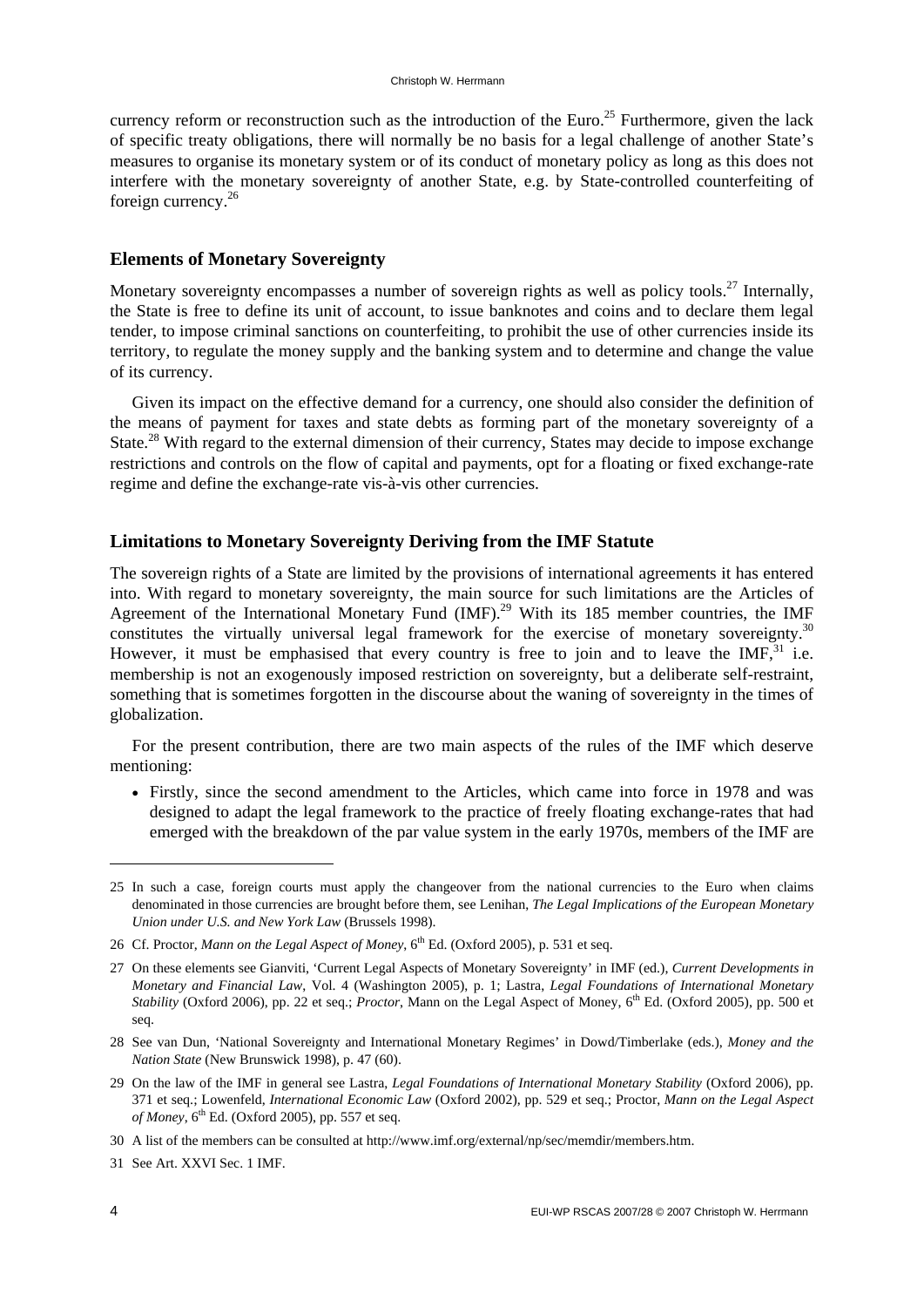free to decide to fix or float the exchange rate of their currency against other currencies (Art. IV Sec. 2 (b) IMF). Even though one of the main purposes of the IMF is 'to promote exchange stability, to maintain orderly exchange arrangements amongst members and to avoid competitive exchange depreciation' (see Art. I (iii) IMF), there is 'no clearly defined and self-standing legal duty to maintain stable currencies' presently laid down in the IMF Articles.<sup>32</sup> Even the most substantive 'hard obligation', to 'avoid manipulating exchange rates or the international monetary system in order to prevent effective balance of payments adjustment or to gain an unfair competitive advantage over other members' (Art. IV Sec. 1 (iii) IMF) has turned out to be not very effective and has therefore been subject to changes most recently.<sup>33</sup>

• Secondly, the introduction of restrictions on the making of payments and transfers for current international transactions<sup>34</sup> without the approval of the Fund is prohibited (Art. VIII Sec. 2 (a) IMF). Whether or not a member is allowed to restrict the transaction itself is a matter not for international monetary law, but for international trade law to decide. Under the WTO regime, which applies to the trade of its 150 member countries, quantitive restrictions on trade in goods are generally prohibited (with some exceptions), but may e.g. be imposed in case of balance-ofpayments problems (see Art. XII, XV GATT, Art. XII GATS). Contrary to payments for current transactions, the IMF members are under no obligation to liberalize international capital transfers (Art. VI Sec. 3 IMF). Efforts in the 1990s that were aimed at introducing disciplines in that regard have lost momentum following the Asian crisis of the late 1990s.<sup>35</sup>

# **The Waning of Monetary Sovereignty**

It is one of the prominent and fashionable tenets of our time that the sovereignty of States is diminishing due to the process of globalisation. The same claim is being made with regard to 'monetary sovereignty'. According to *Treves*, the statement of the PCIJ nowadays is a mere figure of speech. However, *Treves* writings also reveal the source of much of the misunderstandings in the debates about the waning sovereignty in the post-Westphalian world order. According to him, sovereignty is a factual question, not a question of a right. However, this is exactly where legal understandings of sovereignty and political concepts differ significantly. From a purely legal point of view, sovereignty erodes only where obligations for a State may arise and be enforced without or even against the consent of that State. Sovereign is who is not subject to legally enforceable commands from a third party. From a political science perspective, sovereignty means absolute and factual independence. The problem with the latter view of course is that there is no State that possesses absolute independence in that sense – not even nuclear super powers – and that there was none in the past.

As regards the alleged waning of monetary sovereignty, the usual suspects are the 'global capital markets' which have taken control and can bring down currencies, financial centres and governments. Indeed, capital markets have a great influence on domestic economic policies. However, they operate only within a legal framework established and upheld by States. Free movement of capital is nothing

<sup>32</sup> Proctor, *Mann on the Legal Aspect of Money*,  $6<sup>th</sup>$  Ed. (Oxford 2005), p. 564.

<sup>33</sup> See Decision of the IMF Executive Board of 15 June 2007 on Bilateral Surveillance of Members' Exchange Rate Policies, available at [http://www.imf.org/external/np/sec/pn/2007/pn0769.htm \(1](http://www.imf.org/external/np/sec/pn/2007/pn0769.htm)0 July 2007).

<sup>34</sup> The term 'Payments for current transactions' is defined in Art. XXX (d) IMF. On this topic see Elizalde, 'The International Monetary Fund and Current Account Convertibility' in *Current Developments in Monetary and Financial Law,* Vol. 4 (Washington 2005), pp. 17 et seq.

<sup>35</sup> On this topic see Fischer, 'Capital Account Liberalization' in IMF (ed.), *Current Developments in Monetary and Financial Law*, Vol. 1 (Washington 1999), pp. 1 et seq.; Gianviti, 'The International Monetary Fund and the Liberalization of Capital Movements' *ibid*. at pp. 7 et seq.; Hagan, The Design of the International Monetary Fund's Jurisdiction over Capital Movements *ibid*. at pp. 68 et seq.; Gianviti, 'Liberalization of Capital Movements: A Possible Role for the IMF' in: IMF (ed.), *Current Developments in Monetary and Financial Law,* Vol. 2 (Washington 2003), pp. 217 et seq.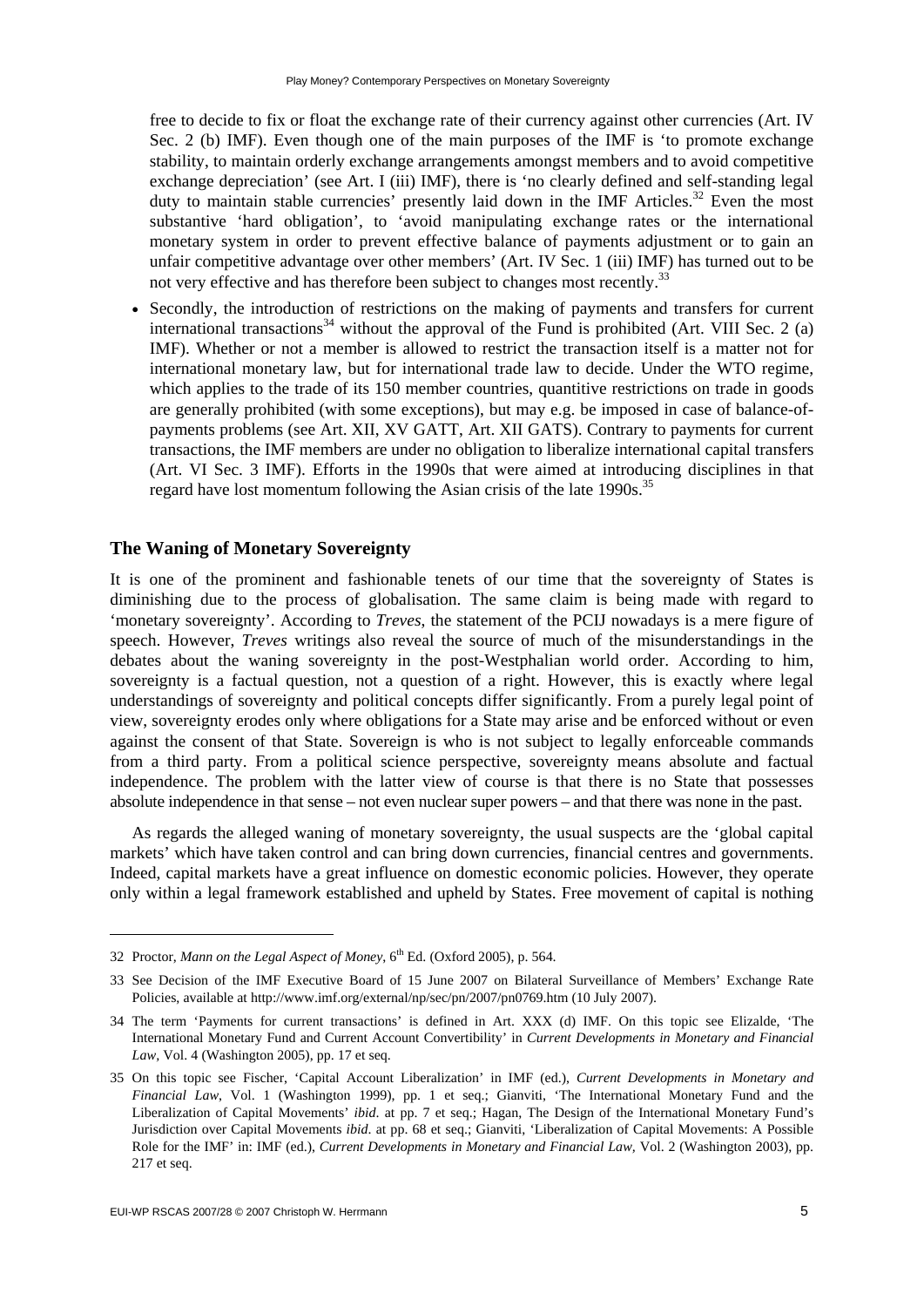that markets have imposed, but something that has been made possible by the States because it is seen as economically beneficial. It is for every State to decide whether it wants to benefit from economic globalisation including foreign capital investments or whether it wants to take the 'Cuban' or 'North Korean' road to the detriment of its people. Sometimes it seems that those who bemoan an alleged inability of political actors rather feel dissatisfaction about the substantive outcome of the political process, since it does not concur with their view of 'good policies'.

At this point, one factual limitation of all monetary sovereignty choices should not be overlooked: According to what economic theory commonly calls the 'impossible trinity', 'impossible triad' or the 'trilemma', it is –in the long– run impossible to combine free movement of capital, fixed exchange rates and an independent monetary policy.<sup>36</sup> One will always have to be sacrificed. The problem described by the trilemma in my view is not a question of sovereignty. It is simply a matter of factual limits to State power as they have always existed. States have at all times been unable to provide certain goods to their people, be it security, economic welfare, health etc. and the more they tried to provide, the less they delivered. It is a mere truth of life that one has to make choices between different opportunities all the time, and it holds true for States – even the most 'Hobbesian' ones – as well. As long as they still exercise effective control over their territory and the people living there, they remain free to make such choices as they deem appropriate, but they have to live with the consequences.

#### **Monetary Sovereignty 'Games'**

States can use their power over the currency in many different ways. Money can be and has been used as a coercive means of politics in the past.<sup>37</sup> Monetary policy can allegedly also be the trigger of military conflicts. So it has been argued that the 2003 War on Iraq was mainly due to Iraq's decision to switch from US-Dollar to Euro in its oil trade.<sup>38</sup> These matters fall of course into the sphere of International Relations theory and International Political Economy. However, they are not subject of the present contribution, which is focused on 'sovereignty games' as referring to a less aggressive, lighter behaviour of States with regard to their sovereignty, including States' decisions not to make use of what is considered to be their lawful sovereign right.

Every State, in principle, is free not to accede to or withdraw from the IMF. However, given the large number of members and the relatively low level of commitments resulting from membership in the IMF, I will confine the following submissions to strategic options that can be pursued notwithstanding IMF membership, since they do not conflict with its legal rules.

As pointed out above, a member of the IMF is free to choose between a floating and a fixed exchange rate arrangement and is only obliged to ensure the convertibility of its currency for payments for current account transactions. In fact, this leaves quite some leeway for policy choices and the States widely use them. Given the obligation to allow convertibility at least for current account transactions, the key element of every monetary strategy is the exchange rate arrangement a country chooses. According to the degree of flexibility, the possible options embrace a freely or managed floating currency, a (crawling) currency peg (against one other currency or a basket of currencies), a currency board or a fully-fledged 'dollarisation' or a monetary union with other countries.<sup>39</sup>

<sup>36</sup> See Bernanke, 'Monetary Policy in a World of Mobile Capital' *Cato Journal* Vol. 25 (2005) No. 1, pp. 1 – 12, It may be possible in a case like China's Yuan, which is under constant pressure to appreciate. In theory, it would be possible for the Bank of China to meet any demand of its currency. At a certain point, however, the increased amount of money in China would lead to increased inflation and the central bank would have to change its policies.

<sup>37</sup> See Kirschner, *Currency and Coercion* (Princeton 1995).

<sup>38</sup> Clark, *Petrodollar Warfare: Oil, Iraq and the Future of the Dollar* (2005).

<sup>39</sup> See Chown, *A History of Monetary Unions* (London 2003), pp. 12 et seq.; Corden, *Too Sensational: On the Choice of Exchange Rate Regimes* (Cambridge, USA, 2002), pp. 21 et seq.; Eichengreen, *International Monetary Arrangements for the 21st Century* (Washington 1994), pp. 9 et seq.; Proctor, *Mann on the Legal Aspect of Money* (Oxford 2005), pp. 793 et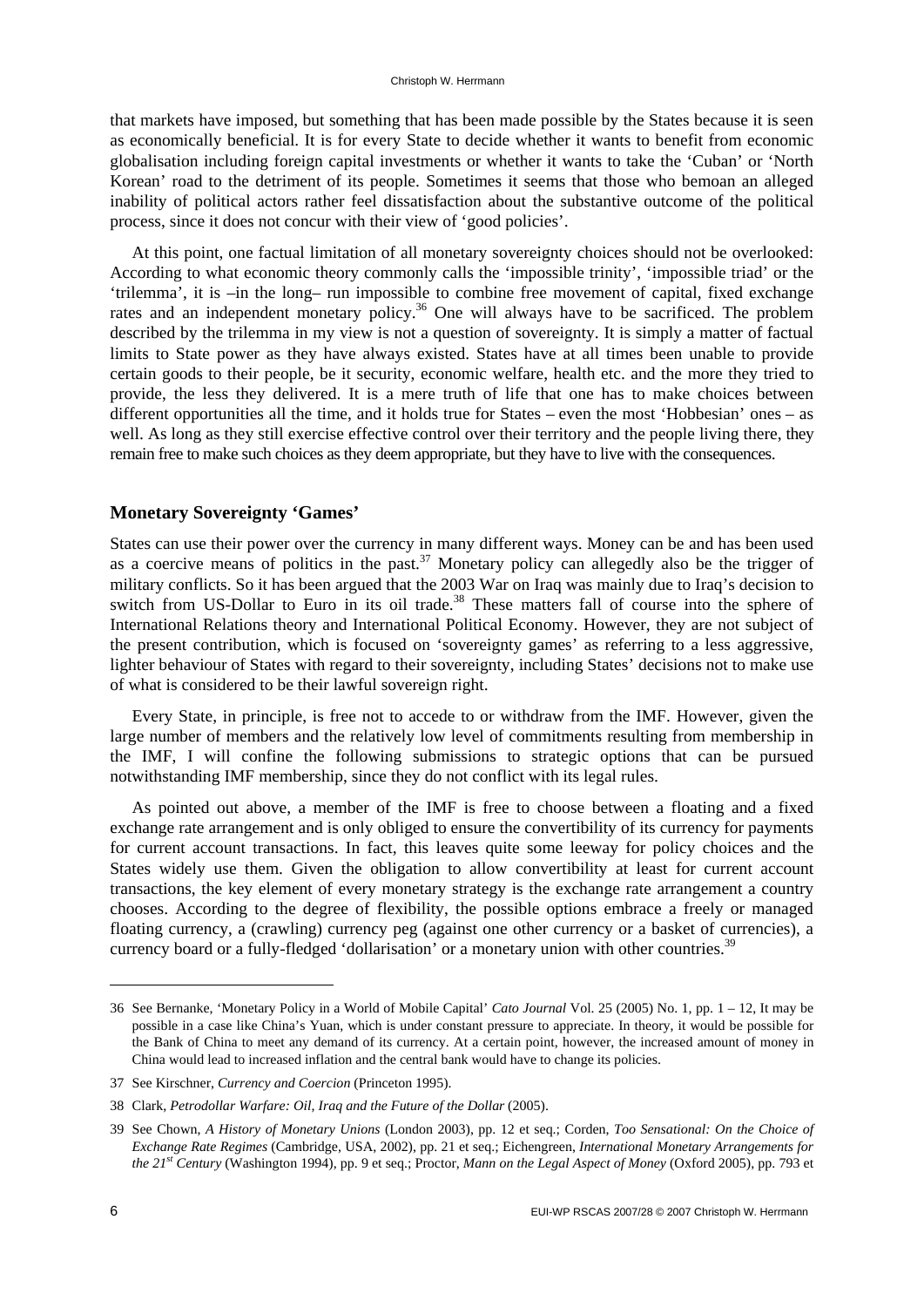As of July  $2006^{40}$ , of the member countries of the IMF:

- 25 countries let their currency float,
- 50 countries had a floating exchange rate without a specific exchange value target,
- five countries had installed a crawling peg system.
- ten countries (mainly EU Member States not (yet) participating in Stage 3 of EMU) were involved in a system of fixed exchange rates with a narrow band of floating (ERM  $II<sup>41</sup>$ ),
- 51 countries had another conventional fixed exchange rate,
- five countries had a currency board in operation,
- 33 countries were member of a currency union and
- nine countries were using another country's currency (to this, countries such as Andorra<sup>42</sup>, Liechtenstein<sup>43</sup>, Vatican City<sup>44</sup> or the Principality of Monaco<sup>45</sup> must be added, which also have no currency of their own, but use either *de jure* or *de facto* the Euro or the Swiss Franc).

The most liberal regime of course is that of floating exchange regimes, where the determination of a currency's exchange value is left to the market and interventions of public authorities are rare. This approach is mainly found in major industrial countries (e.g. the United States, Canada, Japan, Australia, New Zeeland, South Korea, Norway, the United Kingdom) and countries already very well integrated in the world economy (e.g. Brasil, Chile, Israel, Mexico and Southern Africa). Of course, the Euro as the common currency of the 13 countries already participating in stage three of EMU is a floating currency as well.<sup>46</sup> Needless to say that for an exchange rate to be really floating, both currencies must be floating.

A pegged currency is characterized by a fixed exchange rate against either  $-$  far more frequently  $$ one specific currency (e.g. the US-Dollar or the Euro) or against a basket consisting of different currencies (only five countries as of July 2006). A variation of a pegged currency is a 'crawling peg', i.e. the currency is pegged against another one, but the exchange rate is adjusted according to a

*(Contd.)* 

- 44 Monetary Agreement between the Italian Republic, on behalf of the European Community, and the Vatican City State and, on its behalf, the Holy See, OJ 2001 No. C 299/1.
- 45 Monetary Agreement between the Government of the French Republic, on behalf of the European Community, and the Government of His Serene Highness the Prince of Monaco, OJ 2002 No. L 142/59.
- 46 The Council could, however, enact guidelines for the conduct of monetary policy which the European Central Bank would have to take into account in the day-to-day operation of the Community's external monetary policy, cf. Art. 111 (2) EC Treaty.

seq. These categories are also used in practice, see e.g. IMF (ed.), *Exchange Rate Arrangements and Currency Convertibility – Developments and Issues* (Washington 1999), pp. 23 et seq.; Deutsche Bundesbank, *Devisenkursstatistik Februar 2007*, p. 50 et seq. (accessible at [http://www.bundesbank.de/download/volkswirtschaft/devisenkursstatistik/2007/devisenkursstatistik022007.pd](http://www.bundesbank.de/download/volkswirtschaft/devisenkursstatistik/2007/devisenkursstatistik022007.pdf)f).

<sup>40</sup> See Deutsche Bundesbank, *Devisenkursstatistik Februar 2007*, p. 50 et seq. (accessible at [http://www.bundesbank.de/download/volkswirtschaft/devisenkursstatistik/2007/devisenkursstatistik022007.pd](http://www.bundesbank.de/download/volkswirtschaft/devisenkursstatistik/2007/devisenkursstatistik022007.pdf)f). Data for 1997 may be found in IMF (ed.), *Exchange Rate Arrangements and Currency Convertibility – Developments and Issues* (Washington 1999), pp. 23 et seq.

<sup>41</sup> Agreement of 16 March 2006 between the European Central Bank and the national central banks of the Member States outside the euro area laying down the operating procedures for an exchange rate mechanism in stage three of Economic and Monetary Union, OJ 2006 No. C 73/21.

<sup>42</sup> Andorra has no currency of its own. Nowadays, the Euro is used, but on an unofficial basis. Negotiations between the EC and Andorra with a view to entering into an exchange agreement similar to those entered into with the Principality of Monaco, the Vatican City and the Republic of San Marino have not led to any outcome so far.

<sup>43</sup> See Monetary Agreement of 19 June 1980 between Liechtenstein and Switzerland, *Liechtensteinisches Landesgesetzblatt* (1981 No. 52), pp. 1 et seq. Liechtenstein had already been using the Swiss Franc for more than 50 years before the agreement was entered into.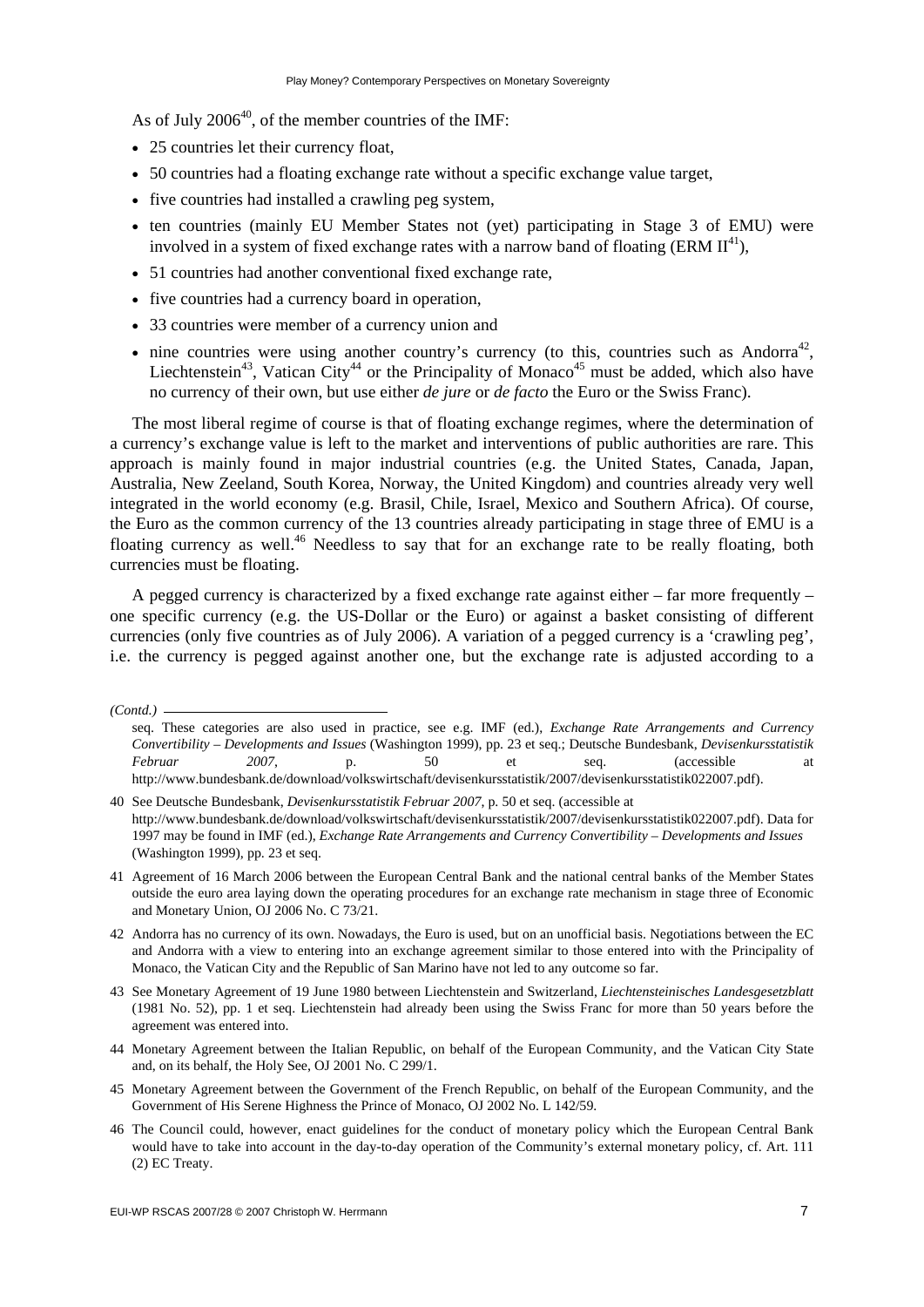previously announced scheme.<sup>47</sup> In these cases, the internal money supply is not contingent on the foreign anchor currency nor is the balance-of-payments equilibrium automatic. Moreover, the monetary policy must be pursued according to the principle of exchange rate targeting. It is this aspect in which a currency board deviates significantly from a mere pegged currency. A currency board is a monetary authority that issues a domestic currency which is backed up by a foreign reserve currency, normally with a backing of at least 100 %, and which is legally obliged to exchange the domestic currency against the reserve currency on demand.<sup>48</sup> Contrary to a central bank, a currency board does not pursue any kind of 'monetary policy' since it has no policy choices to make as regards the money supply. The significant impact on monetary policy independence is quite clear in such a case, but it becomes literally much more visible for everybody in case of a complete<sup>49</sup> 'dollarisation', i.e. a substitution of the domestic currency with a foreign currency, which may take place officially as an exercise of monetary sovereignty. The foreign currency would in such case be made either sole legal tender or circulate alongside the persisting domestic currency. The degree of dollarisation will also depend on the policy chosen by the issuing country, which may passively accept, actively encourage or actively resist the use of its currency by another country,<sup>50</sup> even though there are no legal rules contained in the IMF Articles which prohibit a dollarisation.<sup>51</sup> An active support would e.g. include the conclusion of an international agreement granting the adopting country coinage rights, access to payment systems and central bank credit.

A dollarisation can of course also take place unofficially as a consequence of behaviour of private individuals.<sup>52</sup> In the latter case the domestic currency – if one ever existed – may be described as a 'failing currency', adopting the image of a 'failing state', since it remains legal tender but is not used anymore in daily life, even though the respective State may try to suppress the dollarisation.<sup>53</sup> The foreign currency does not necessarily need to be the US-Dollar. In fact it may indeed be the Euro, in which case it becomes more and more common to speak of 'euroisation'.<sup>54</sup>

An equally extensive but still quite different restriction (or surrender) of monetary sovereignty is associated with the establishment of a currency union. Besides the Euro Area, two of them are found in Africa,<sup>55</sup> another one in the Eastern Caribbean,<sup>56</sup> and the Golf Cooperation Council plans to establish a customs union.<sup>57</sup> Also in that case, the institutional design can be quite different.

-

<sup>47</sup> Normally, a regular devaluation occurs to accommodate for differences in the targeted or real inflation rate between the anchor currency and the pegged currency.

<sup>48</sup> Chown, *A History of Monetary Unions* (London 2003), p. 16; Ize, 'Strongly Anchored Currency Arrangements' in IMF (ed.), *Current Developments in Monetary and Financial Law,* Vol. 2 (Washington 2003), pp. 641 – 656 at 645 et seq.; Proctor, *Mann on the Legal Aspect of Money*, 6<sup>th</sup> Ed. (Oxford 2005), p. 801;

<sup>49</sup> A currency board is sometimes referred to as 'quasi-dollarisation', see Altig/Nosal, 'Dollarization – What's in it for the Issuing Country' in IMF (ed.), *Current Developments in Monetary and Financial Law*, Vol. 3 (Washington 2005), p. 807.

<sup>50</sup> For a discussion of the perspective of the issuing country see Altig/Nosal, 'Dollarization – What's in it for the Issuing Country' in IMF (ed.), *Current Developments in Monetary and Financial Law*, Vol. 3 (Washington 2005), p. 807.

<sup>51</sup> For a discussion of this point see Gianviti, 'Use of a Foreign Currency Under the IMF's Articles of Agreement' in IMF (ed.), *Current Developments in Monetary and Financial Law*, Vol. 3 (Washington 2005), p. 817. The situation is different with regard to the EU Member States that not yet participate in stage three of EMU. They are under an obligation to stay in the ERM II in order to fulfil the Maastricht Criteria on the basis of which the ultimate decision about their accession to the Euro Area will be taken.

<sup>52</sup> The degree of an unofficial dollarisation may vary in different countries, depending on whether the foreign currency is used only as unit of account and store of value or also for (large or even smaller) daily payments, see Baliño, 'Dollarization: A Primer' in IMF (ed.), *Current Developments in Monetary and Financial Law*, Vol. 2 (Washington 2003).

<sup>53</sup> That is e.g. the case in Cuba, where the use of US-Dollar was legally prohibited in November 2004.

<sup>54</sup> Cf. *Gruson*, 'Dollarization and Euroization' in IMF (eds.), *Current Developments in Monetary and Financial Law*, Vol. 2 (Washington 2003), pp. 629 – 640.

<sup>55</sup> West African Economic and Monetary Union. (UEMOA from its name in French, Union économique et monétaire ouestafricaine; Member States: Benin, Burkina Faso, Côte d'Ivoire, Mali, Niger, Senegal, Togo and Guinea-Bissau) and the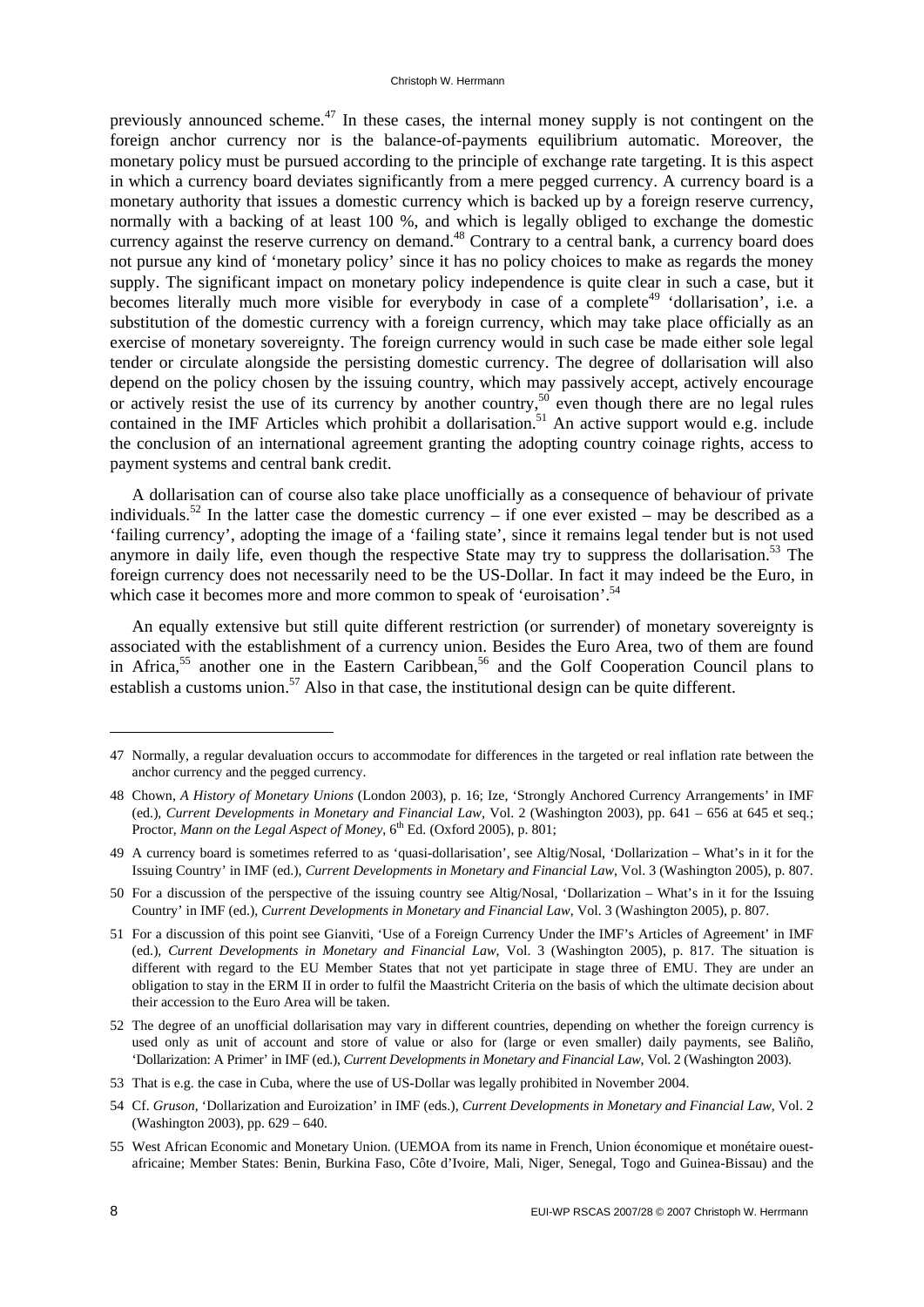## **The Logic of Monetary Sovereignty 'Games'**

For many centuries, the main purpose of the State monopoly over money was to raise revenues for the government through seignorage profits on coinage and through inflation taxes, thereby protecting the financial power of rulers necessary to finance war against foreign enemies. With regard to the exchange regime, the maximisation of gold or silver accumulation corresponds to this role of money.

With the emergence of managed paper currencies without any metal base restricting the money supply, more effective taxation systems and other fundamental changes brought about by the  $19<sup>th</sup>$  and 20<sup>th</sup> centuries, however, the goals of monetary policy shifted. *Keynes* General Theory<sup>58</sup> suggested that governments could use cheap-money monetary policy and deficit-spending to stabilize economic activity and to actively fight unemployment if they accepted some inflation which was seen as a necessary instrument to overcome nominal wage rigidities that prevented a downward real-wage adjustment in economic downswings and therefore caused huge unemployment. It also accepted a consequential decline of the external value of the currency because of its additional price-effect on real wages.

However, the ideology of intervention did not survive for more than 30 years and with the monetarist counter-revolution led by *Milton Friedman*, a policy preference for stable currencies has become almost unanimously supported around the globe.<sup>59</sup> The benefits ascribed to a stable currency are pretty well-known: they are the pre-conditions for money to fulfil its fundamental functions of unit of account, means of payment and store of value. Inflation leads to intransparent prices, misallocation of resources and disguised property transfers from creditors to debtors. Furthermore, a constantly inflating currency will be under constant pressure to devaluate externally and it will become increasingly difficult to attract foreign capital investment. Generally speaking, a stable currency has a major overall economic welfare impact in the long term perspective.<sup>60</sup> It is against this backdrop only that the different ways in which States exercise their monetary sovereignty can be understood. In order to achieve economic growth and welfare, States will nowadays normally try to integrate into the world economy by encouraging cross-border trade and investment. In order to do so, they have to provide

- a stable economic environment incl. a stable currency, i.e. one which is not inflating at high speed and whose exchange rate is not under constant pressure to devaluate;
- (more or less) free convertibility of the currency not only for current account transactions, but also for capital account transactions.

'Monetary sovereignty games' can only be understood against this backdrop. As pointed out above, the key decision for the monetary sovereign to take concerns the exchange rate arrangement it wants to follow. All of the options described above have advantages and disadvantages and to choose between

*<sup>(</sup>Contd.)* 

Economic and Monetary Community of Central Africa (or CEMAC from its name in French, Communauté Économique et Monétaire de l'Afrique Centrale; Member States: Cameroon, the Central African Republic, Chad, the Republic of the Congo, Equatorial Guinea and Gabon).

<sup>56</sup> Eastern Caribbean Currency Union, part of the Eastern Caribbean Common Market (Member States: Antigua and Barbuda, Dominica, Grenada, Saint Kitts and Nevis, Saint Lucia, and Saint Vincent and the Grenadines and the two British overseas territories: Anguilla and Montserrat).

<sup>57</sup> The following quote has been taken from the official website of the GCC: '[The cooperation] is also designed to unify banking and monetary regulations and laws, as well as increase coordination between monetary agencies and central [banks, including the initiation of one currency in order to further economic integration.' \(available at http://www.gcc](http://www.gcc-sg.org/cooperation.html#coop5)sg[.org/cooperation.html#coop5\).](http://www.gcc-sg.org/cooperation.html#coop5) 

<sup>58</sup> Keynes, *The General Theory of Employment, Interest and Money* (New York 1935).

<sup>59</sup> See Helleiner, *The Making of National Money: Territorial Currencies in Historical Perspective* (Ithaca 2003), pp. 230 et seq.

<sup>60</sup> Cf. Ferguson, 'Monetary Credibility, Inflation, And Economic Growth' *Cato Journal* Vol. 26 (2006) No. 2, pp. 223 – 230; Levy, 'Sound Monetary Policy, Credibility, And Economic Performance' *Cato Journal* Vol. 26 (2006) No. 2, pp.  $231 - 242.$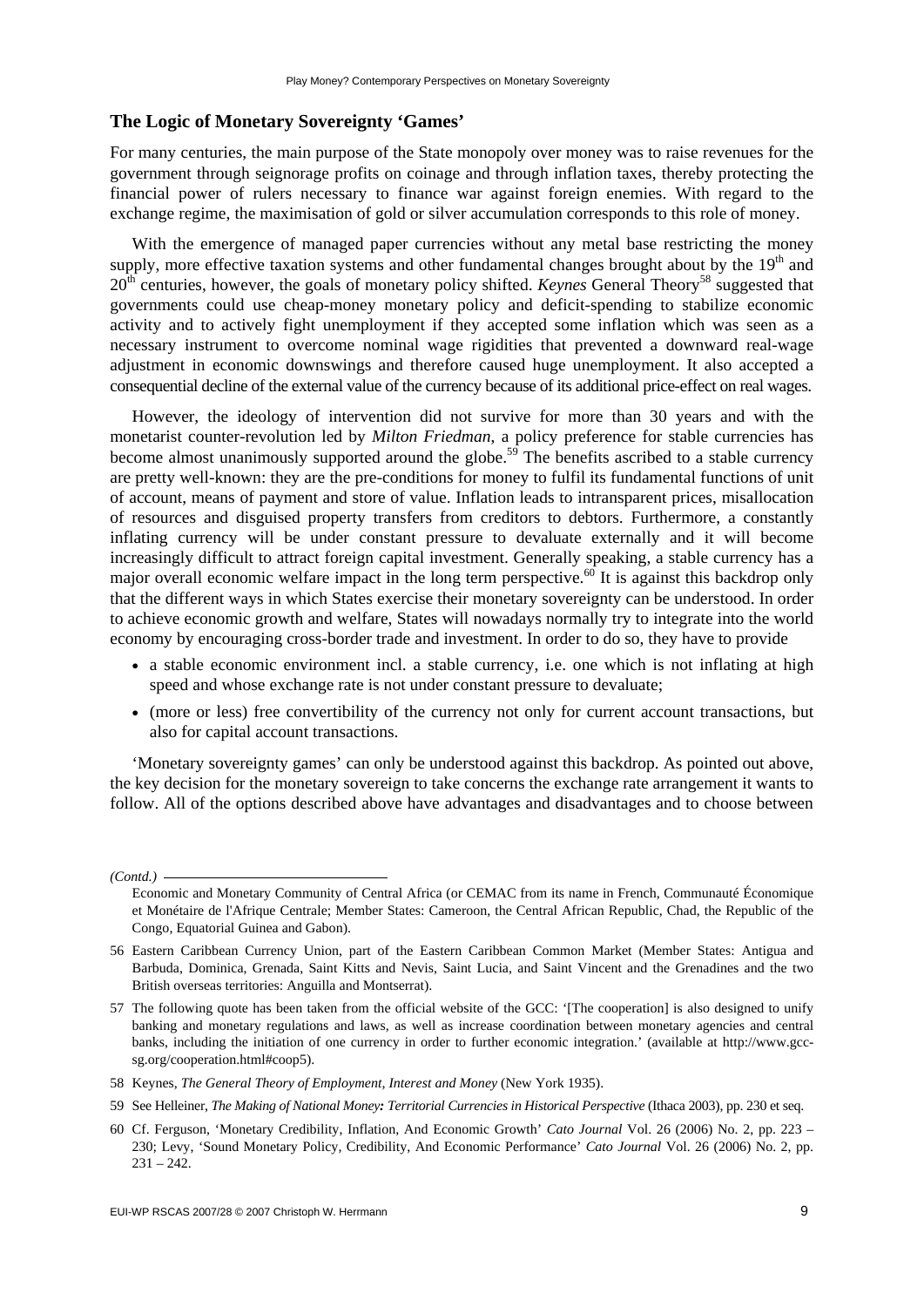them will depend upon a great deal of different economic and social circumstances prevailing in the country making the choice. $61$ 

The main advantage of floating exchange rates is seen in the relative gain in internal monetary policy independence, which enables the competent authority (i.e. normally the respective central bank), to focus on the control of inflation and economic growth inside the country.<sup>62</sup> At the same time, a floating exchange rate will always ensure an equalized balance-of-payments, however at the cost of private businesses that have to live with changes in their international competitiveness and transaction cost caused by the need to hedge the inherent exchange rate risks. Furthermore, floating exchange rates do not attract speculation against the currency as may happen in case of a currency that is pegged against another one at an exchange rate above or below market rates and the central bank is consequentially under no pressure to intervene. This policy choice, as pointed out above, is prevalent in industrial countries and there is no obvious reason to abandon it within the foreseeable future, especially for the 'Big Three' USA, Japan and the Euro Area.<sup>63</sup> They have established credible commitments to low inflation, large open economies and only little to gain from more exchange rate stability, since the existing exchange risks are hedged by functioning financial markets.<sup>64</sup>

For the rest of the world, matters are by far not as straightforward. For most of these countries, a stable currency is still a rather difficult goal to achieve. The reasons for inflation are still very poorly known, even though some key factors have been identified: an independent central bank, low level of conflict between capital and labour and decentralized forms of governments in federal systems.<sup>65</sup> For the last decades, the increasing integration of low-cost producer countries such as China and India into global markets and the general competitive pressures deriving from the opening-up of national markets are also deemed to have contributed to the lower inflation over the last 25 to 30 years.<sup>66</sup>

Whatever the reasons of inflation are, once an economy has been infected, it becomes very difficult and economically very costly to get rid of the disease. The weaker the State and its government in general are the less likely a successful reconstruction of a sound monetary system with a stable currency is. In such a situation, it may be the most promising way to 'import monetary stability' by surrendering political monetary sovereignty, which in itself is an exercise of legal monetary sovereignty. The key options then are a pegged currency, a currency board or a complete dollarisation. However, these options have quite different impacts and the conditions that must be fulfilled to maintain them vary. Generally speaking, a simple currency peg, i.e. a fixed but adjustable exchange rate will be difficult to operate without capital controls and its likely breakdown creates huge political and social costs as demonstrated by Britain's exit from the ERM I and the Asian crisis of the late 1990s. This is why this kind of exchange rate regime is frequently ruled out as a policy option in economic literature. The remaining choice between a more flexible exchange rate and a more credible commitment to exchange rate stability (i.e. non-adjustable) will take into account the following

<sup>61</sup> Of the abundant literature on different exchange rate policies and their pros and cons see Corden, *Too Sensational: On the Choice of Exchange Rate Regimes* (Cambridge, USA, 2002); Eichengreen, *International Monetary Arrangements for the 21st Century* (Washington 1994), IMF (ed.), *Exchange Rate Arrangements and Currency Convertibility – Developments and Issues* (Washington 1999); Sweeney/Wihlborg/Willett (eds.), *Exchange-Rate Policies for Emerging Market Economies*, 1999.

<sup>62</sup> If, however, monetary has only very limited effects on real economies, monetary sovereignty (understood as policy sovereignty) is indeed 'useless', cf. Schwartz, 'The Uselessness of Monetary Sovereignty' *Cato Journal* Vol. 24 (2004) Nos. 1-2, pp. 107 – 121.

<sup>63</sup> See Corden, *Too Sensational: On the Choice of Exchange Rate Regimes* (Cambridge, USA, 2002), p. 255.

<sup>64</sup> See Eichengreen, *International Monetary Arrangements for the 21st Century* (Washington 1994), p. 134.

<sup>65</sup> Busch, 'Die politische Ökonomie der Inflation' in Obinger/Wagschal/Kittel (eds.), *Politische Ökonomie* (Opladen 2003), pp. 175 – 197.

<sup>66</sup> Levy, 'Sound Monetary Policy, Credibility, and Economic Performance' *Cato Journal* Vol. 26 (2006) No. 2, pp. 231 – 242 at 234.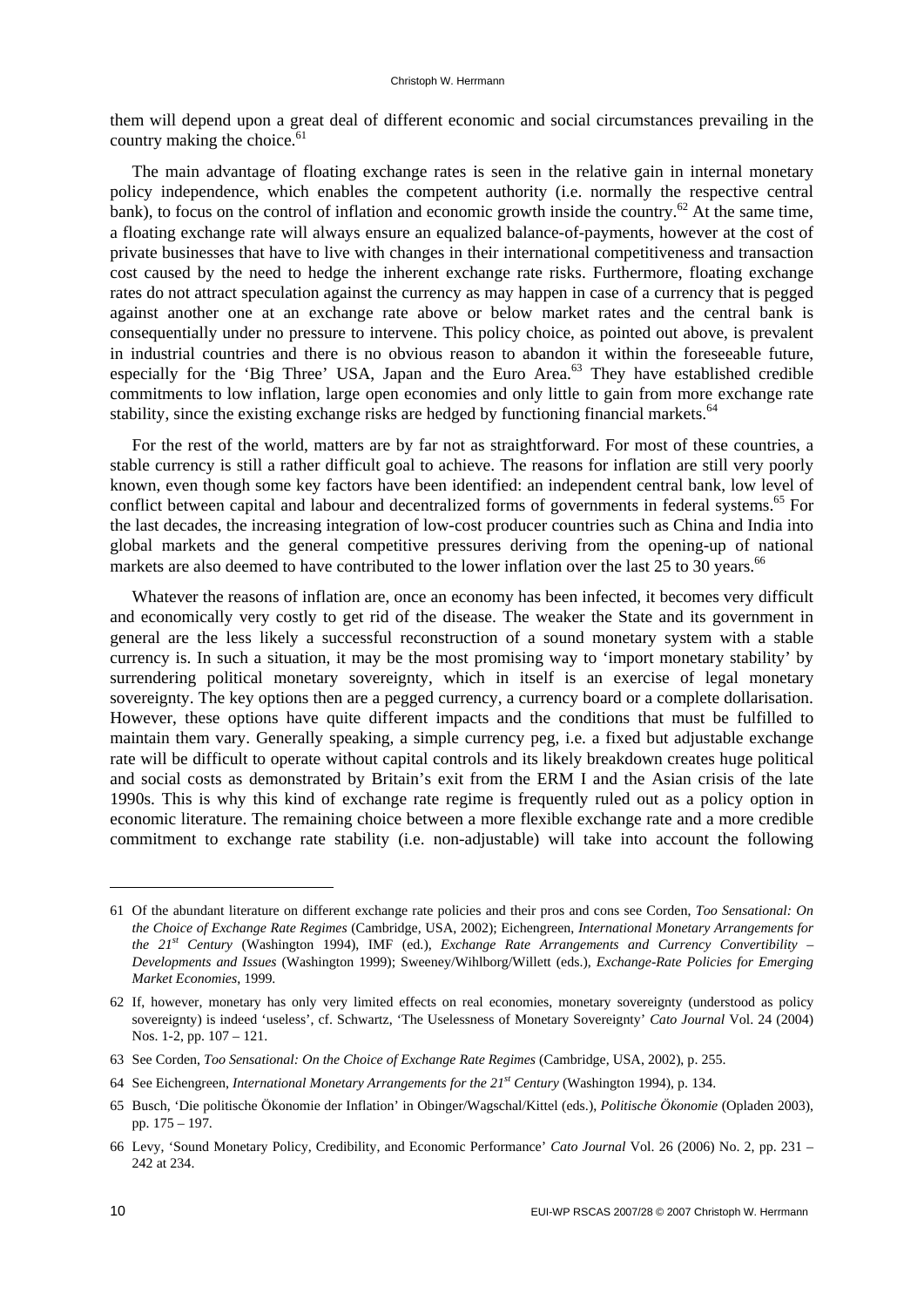arguments which are put forward in favour of and against flexible exchange rates or currency board or dollarisation solutions.67

- Proponents of flexible exchange rates usually put forward the greater domestic macroeconomic policy flexibility that remains under a flexible exchange regime as well as the shock-absorber function of flexible exchange rates which allow for easier and less burdensome adjustments than a deflationary domestic policy in case of economic shocks.
- Proponents of currency boards and dollarisation emphasise the credibility-import that is associated with currency boards and dollarisation and the desired consequential loss in domestic policy discretion, but point also to the reduction of transaction costs and the likely stimulation of trade and investment.

Which of these arguments are more convincing in a given situation will depend on circumstances such as the size of the economy, the credibility of the political institutions involved in monetary and fiscal policies, the development and regulation of the financial sector, the degree openness of the economy and so on. Furthermore, the loss of seignorage profits in case of a fully-fledged dollarisation may play a role as may the need to have a national currency for symbolic integrative purposes, e.g. for newly independent states. States having gone through a conflict of a military kind may need a complete reconstruction of the monetary and financial system in which a currency board may be a quick solution to establish credibility.<sup>68</sup> What decision is being taken will of course also depend on policy preferences of domestic politicians, possible alliances between major political groups and longterm strategic monetary goals such as accession to the Euro Area.

The creation of a monetary union such as the Euro Area seems to have rather different reasons. Of course, the whole scale of arguments against and in favour of fixed exchange rates also applies to a monetary union, but in order to reap its benefits, it suffices to fix the exchange rates of the participating countries irrevocably. A common currency is not a necessary element of a monetary union, as was made clear by the Delors Report that outlined the way to EMU and it also imposes costs on private individuals, e.g. in connection with the change of the unit of account. However, it is equally clear that a common currency further reduces transaction costs, bolsters the credibility of the commitment to 'exchange rate' stability and has a significant symbolic meaning for the creation of a common identity among the citizens of the participating countries.<sup>69</sup> In the case of EMU, it is also commonly asserted that the other European countries intended to benefit from the credibility of the Deutsche Bundesbank and import the stability of the Deutsche Mark. Additionally, as it has been pointed out, the introduction of the Euro has the potential to challenge the role of the US dollar as the predominant international currency (for payments as well as reserve purposes), a role that is accompanied by significant economic benefits such as seignorage profits from the currency circulating abroad or the benefit of borrowing in domestic currency.70

<sup>67</sup> Cf. Baliño, 'Dollarization: A Primer' in IMF (eds.), *Current Developments in Monetary and Financial Law*, Vol. 2 (Washington 2003), pp. 613 – 628; Corden, *Too Sensational: On the Choice of Exchange Rate Regimes* (Cambridge, USA, 2002); Eichengreen, *International Monetary Arrangements for the 21<sup><i>st*</sup> Century</sup> (Washington 1994); IMF (ed.), *Exchange Rate Arrangements and Currency Convertibility – Developments and Issues* (Washington 1999); Schuler, 'Some Theory and History of Dollarization' *Cato Journal* Vol. 25 (2005) No. 1, pp. 115 – 125.

<sup>68</sup> On this particular problem see Lönnberg, 'Restoring and Transforming Payment and Banking Systems in Postconflict Economies', in IMF (eds.), *Current Developments in Monetary and Financial Law*, Vol. 3 (Washington 2005), pp. 725 – 753.

<sup>69</sup> On the costs and benefits of currency unions see Tavlas, 'Costs and Benefits of Entering the Eurozone' *Cato Journal* Vol. 24 (2004) Nos. 1-2, pp. 89 – 106; Yeager, 'The Euro facing Other Moneys' *Cato Journal* Vol. 24 (2004) Nos. 1-2, pp. 27 et seq. See also Jonung, 'The Political Economy of Monetary Unification: The Swedish Euro Referendum of 2003' *Cato Journal* Vol. 24 (2004) Nos. 1-2, pp. 123 – 149.

<sup>70</sup> See Wegner, 'EMU and the World Economy' *European Foreign Affairs Review* 1998 (3), pp. 451 – 457.